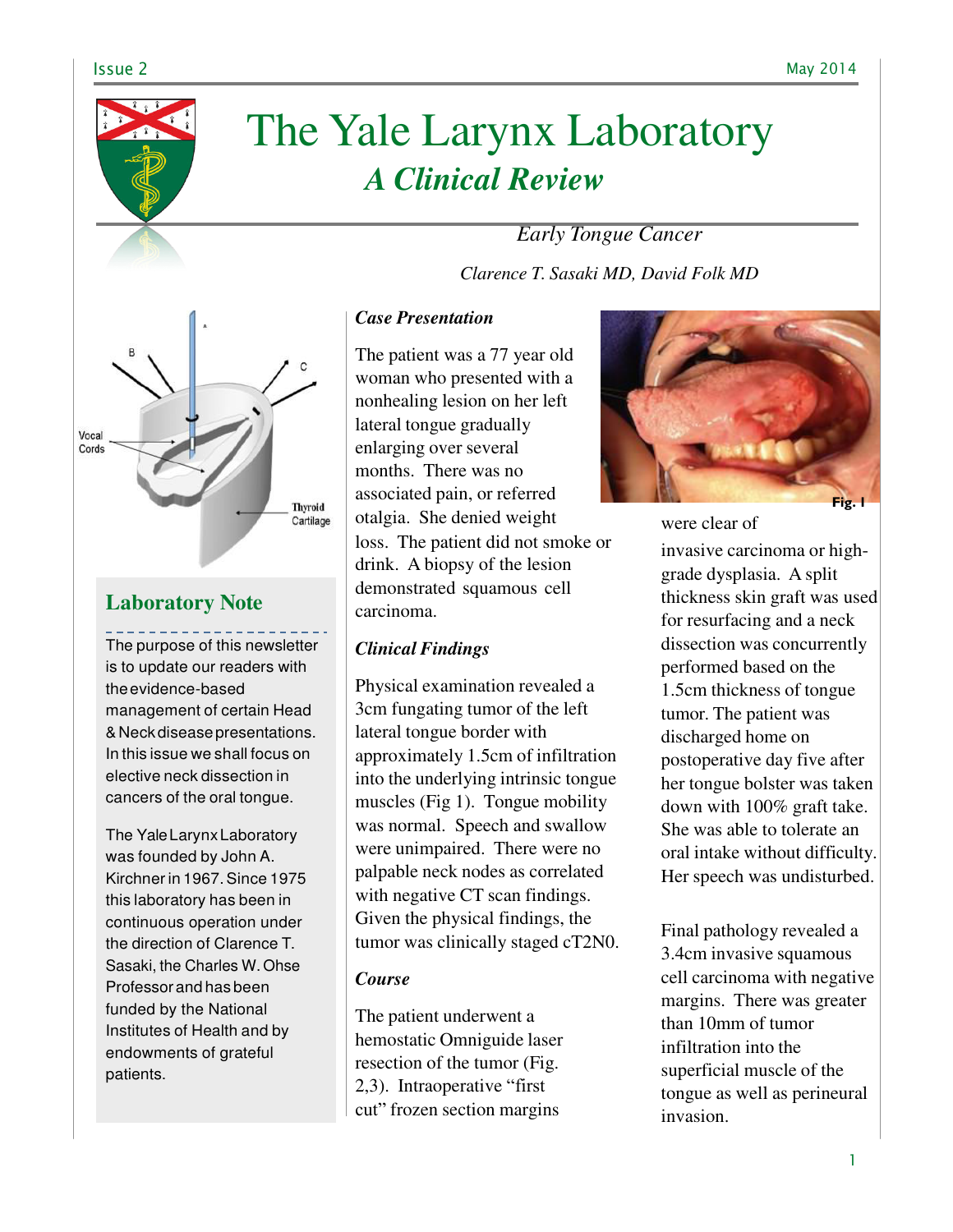

**Fig. 2** Flexible CO<sub>2</sub> laser fiber.



**Fig. 3**

Hemostatic laser resection.

Metastatic squamous cell carcinoma was found in one of fifty-six lymph nodes, without extracapsular extension. The tumor was P16 negative. On the basis of perineural invasion the patient received 60Gy adjuvant radiation therapy to encompass the primary site and ipsilateral neck, and 54Gy to the contralateral neck. She has continued to do well with no evidence of disease one year later.

### *Discussion*

Oral tongue carcinoma is unique in that its ready accessibility facilitates both early diagnosis and treatment. In fact, at the time of diagnosis the majority of oral tongue lesions are 4cm or smaller. The effective treatment of such lesions favors transoral wide local excision with negative margins. Nevertheless, in patients with T1 or T2 tumors and clinically N0 necks, the incidence of pathologically positive neck nodes remains as high as 20-30%.

Elective neck dissection in early oral cavity tumors has been a controversial topic. It is now accepted that tumor stage alone is not entirely predictive of occult nodal metastases. Rather, tumor depth is a better indicator of possible nodal disease and, therefore, long term survival.<sup>1</sup> For stage I or II squamous cell carcinoma of the

#### Issue 2 May 2014

oral tongue, it has been shown that a tumor depth  $\geq$  4mm has a strong predictive value for occult metastasis. Others also suggest that tumor depth exceeding 5mm results in 64.7% metastasis in contrast to 5.9% when less than 5mm.2-3 In addition, moderately differentiated squamous cell carcinoma portends a poorer prognosis compared to well differentiated carcinoma.

The method of resection of the primary tumor also deserves careful consideration. It is essential to achieve negative margins intraoperatively, preferably with the least number of incisional attempts, since oncologic outcomes are worse in cases of microscopic tumor cut-through.<sup>5</sup>

While both cold knife as well as CO2 laser fiber can achieve negative margins, it has been shown that use of a flexible CO2 laser fiber is hemostatic, leading to decreased blood loss and improved intraoperative visualization of tumor margins.<sup>6</sup> This, in turn, decreases microscopic tumor cut through and tends to improve outcome.

Again, a close working relationship and formal collaboration with colleagues in Radiation and Medical Oncology as well as Department of Dentistry and Nutrition ensures a comprehensive and coherent plan of care.